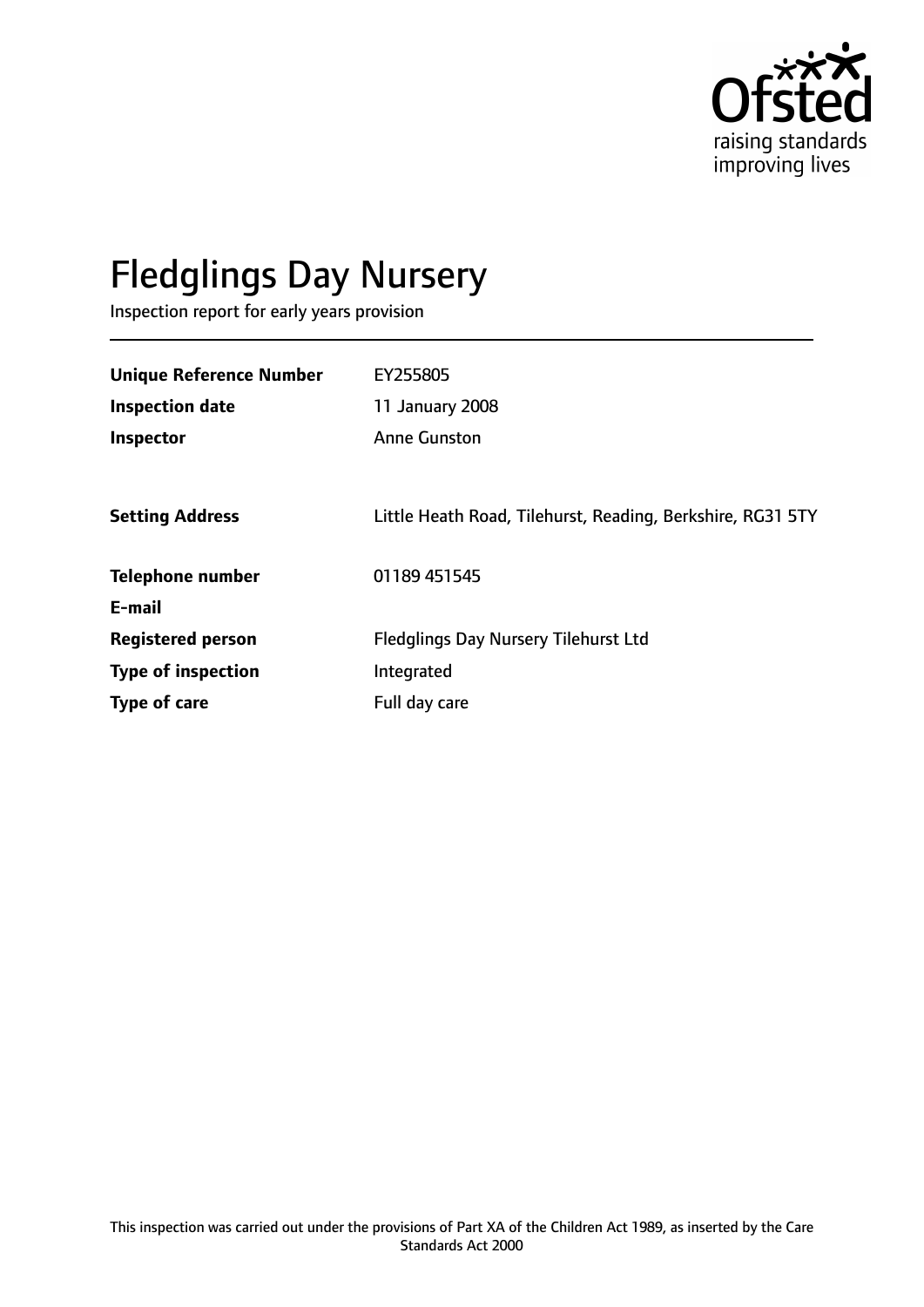#### **ABOUT THIS INSPECTION**

The purpose of this inspection is to assure government, parents and the public of the quality of childcare and, if applicable, of nursery education. The inspection was carried out under Part XA Children Act 1989 as introduced by the Care Standards Act 2000 and, where nursery education is provided, under Schedule 26 of the School Standards and Framework Act 1998.

This report details the main strengths and any areas for improvement identified during the inspection. The judgements included in the report are made in relation to the outcomes for children set out in the Children Act 2004; the National Standards for under 8s day care and childminding; and, where nursery education is provided, the *Curriculum guidance for the foundation stage.*

The report includes information on any complaints about the childcare provision which Ofsted has received since the last inspection or registration or 1 April 2004 whichever is the later.

## **The key inspection judgements and what they mean**

*Outstanding: this aspect of the provision is of exceptionally high quality Good: this aspect of the provision is strong Satisfactory: this aspect of the provision is sound Inadequate: this aspect of the provision is not good enough*

For more information about early years inspections, please see the booklet *Are you ready for your inspection?* which is available from Ofsted's website: *www.ofsted.gov.uk.*

## **THE QUALITY AND STANDARDS OF THE CARE AND NURSERY EDUCATION**

On the basis of the evidence collected on this inspection:

The quality and standards of the care are good. The registered person meets the National Standards for under 8s day care and childminding.

The quality and standards of the nursery education are good.

## **WHAT SORT OF SETTING IS IT?**

Fledglings Day Nursery opened originally in 1992 and changed ownership in 2002; it is privately owned and managed. The nursery operates from a self-contained building in the grounds of Little Heath School in the village of Tilehurst, near Reading. The nursery has access to two rooms and a large fully enclosed outdoor area. The nursery serves a wide geographical area and is open from Monday to Friday all year round. Sessions are from 08:00 to 18:00.

There are currently 34 children on roll. This includes 10 children who are in receipt of funding for nursery education. Children may attend for a variety of sessions each week. The nursery currently supports children who have English as an additional language.

There are nine staff members employed to work with the children. Of these, six have relevant early years qualifications to NVQ level 2 or 3 and two staff have an advanced qualification in childcare. The nursery receives regular support from the early years development worker.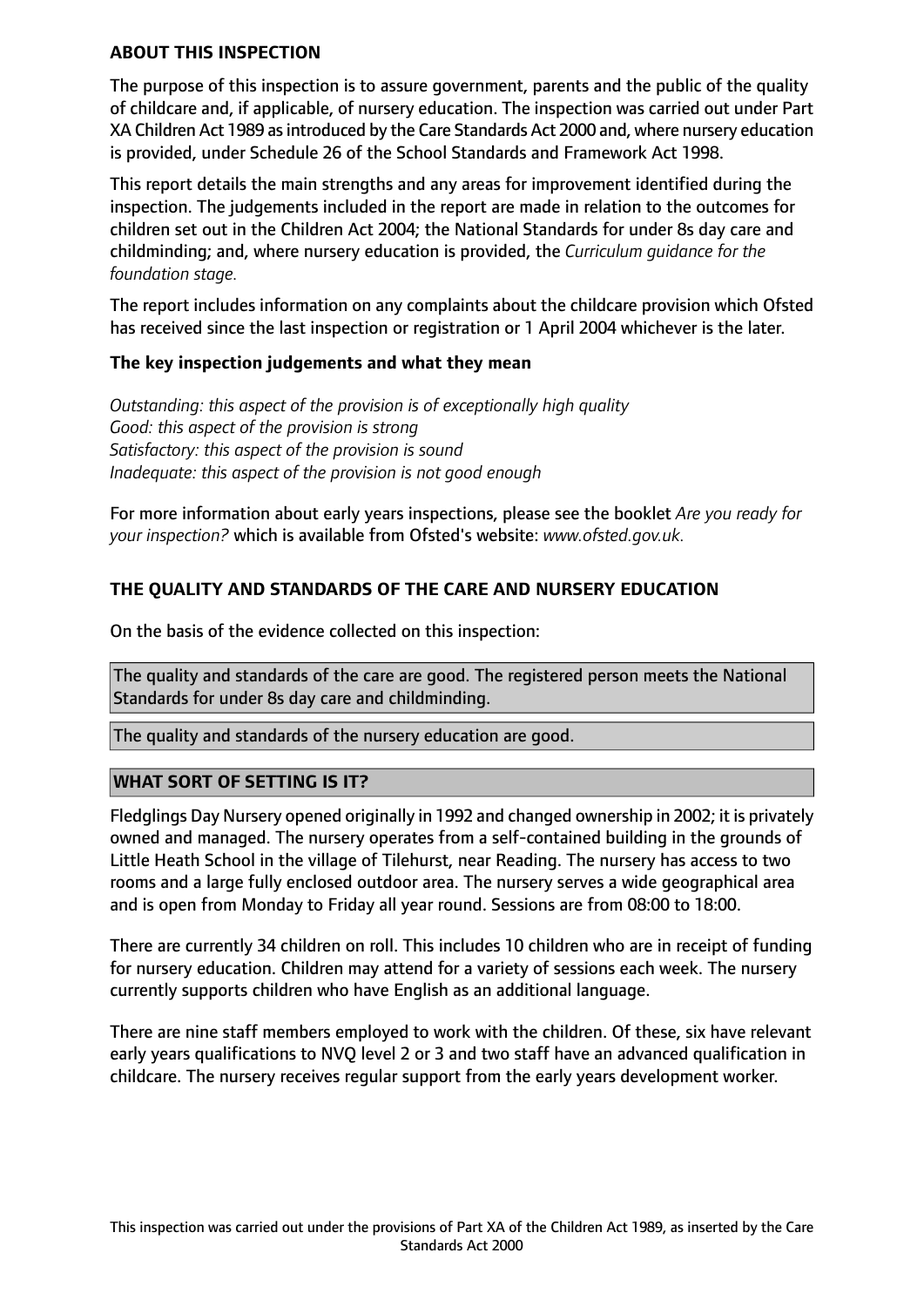#### **Helping children to be healthy**

The provision is good.

Children's health is promoted well at the nursery, as staff implement effective hygiene practice throughout the daily routine. The owners take personal responsibility for laundering all bedding on a daily basis; they recognise that the flexible use of resources and space in the nursery necessitates this. Staff recognise the signs of tiredness in babies and children, they act on this knowledge and support children who wish to rest or be active. Children who do require a sleep can do so in a comfortable, secure setting. Staff remain in the sleep room with the youngest children, and check on them frequently to monitor their wellbeing. Older children settle quickly to rest, as staff identify their comforters and position them on the mattress in preparation for a nap after lunch. Children are comforted by the staff that sit among them, and stroke them to encourage them to relax into sleep. Children's emotional well being is fostered well by all staff who form caring relationships with the children. Children confidently snuggle in to staff for reassurance; staff speak to them in comforting tones at all times and quickly attend to distressed children. Staff follow correct procedures for changing nappies; they wear gloves and clean the changing mat using disposable towels after each use.

Children are beginning to recognise their own needs and follow good hygiene routines. Staff provide warm flannels and encourage the most able children to wipe their own faces and hands after meals. Children are always prompted to wash their hands at appropriate times, and encouraged to help themselves to a tissue for wiping their nose. A tissue dispenser is positioned within reach of most children. More than adequate members of the staff team have an up to date first aid qualification; a comprehensive first aid kit is accessible to all staff in the kitchen. This ensures children receive prompt, relevant treatment in the event of an accident. The staff keep good records to support children's health. They record any accidents or medication in a confidential manner and expect parents to countersign these at the earliest opportunity.

Children's dietary needs are catered for well at the nursery. Staff offer varied snacks of oat cakes, banana or cheese on toast mid-morning; parents are asked to provide a packed lunch and staff provide a cooked meal for children as a tea. The staff recognise that children who attend nursery for the full day are often too tired to enjoy an evening meal with parents at home. The youngest children receive meals and drinks according to their individual routine. Staff encourage them to become independent and use spoons or beakers for themselves. Mealtimes are sociable occasions where staff sit with children and encourage discussions about important events in the children's lives.

All children receive daily exercise and fresh air in the garden; staff maintain a stock of Wellington boots and outdoor clothing to ensure that every child can be involved, in all but the most extreme weather. Children use a good range of equipment to promote their physical skills, such as wheeled toys, bikes, slides and the seesaw. Staff always extend children's enjoyment of the outdoor environment, for example, they set up obstacle courses, which older children competently negotiate on bikes. Children enjoy imaginative play in the garden; they join hands and weave in and out of equipment as they pretend to 'go on a bear hunt'. Younger children gain in confidence as staff encourage and support them to use the full range of toys and equipment. Staff provide more static resources, such as chunky chalks for the youngest children to use whilst in the garden, so they continue to benefit from fresh air. The outdoor environment provides children with a wide range of experiences. Staff ensure that parasols and a gazebo are used in very hot weather to protect the health of the children.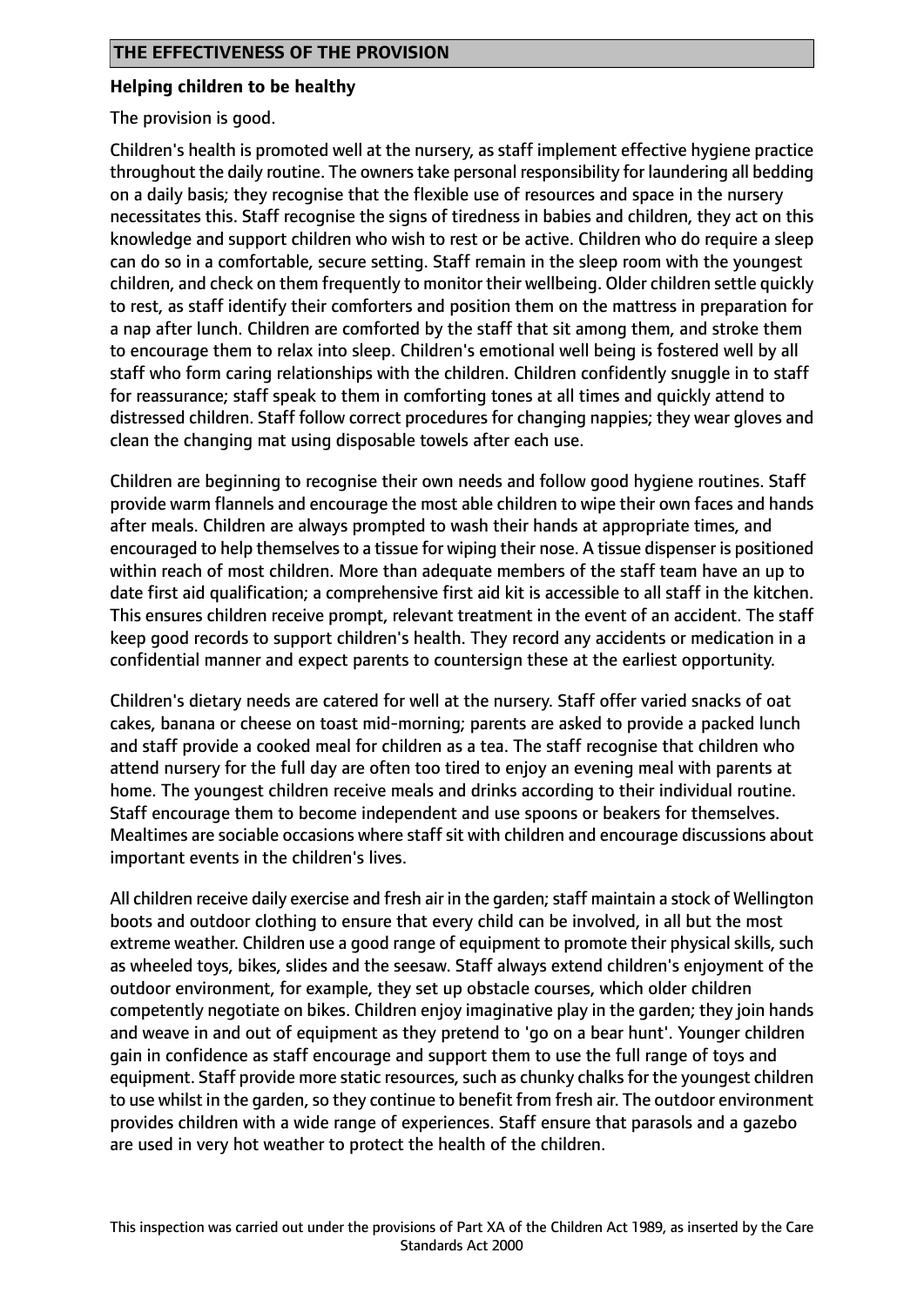# **Protecting children from harm or neglect and helping them stay safe**

The provision is good.

Children benefit from a child-centred environment, which is well maintained and prepared for their care. The youngest children enjoy a quiet, cosy room where they sleep or play in safety. They also benefit from use of a separate area of the main playroom, which is divided by a colourful low fence. Babies are very used to interacting with older children every day, which ensures the transition from one group to another is smooth. Older children move confidently through the space available to them, and can access essential facilities such as toilets and washbasins in safety. These resources are low level, enabling children to become self-sufficient. Staff ensure that they respect the privacy of the children, but monitor their ability to care for themselves; they provide support whenever this is needed.

Children use a good selection of resources for play, which staff check on a daily basis to ensure they are clean and safe for use. Toys are arranged at low level, and most, which are in daily use, are easily accessible to children. Rotation of other resources takes place; staff record which items to use each day to ensure children receive good variety. The staff team maintain a very secure environment, where visitors are challenged. They are particularly careful to keep the outer gate bolted, and complete risk assessments of the outdoor area before children's use. Children are well supervised at all times yet are learning to keep themselves safe as they play. Staff offer timely reminders to children about climbing onto furniture, and explain what may happen if they do.

Children are well protected from risk of harm or neglect, as staff have a very good understanding of child protection issues. There are clear systems in place to ensure that staff and parents become familiar with the nursery's responsibilities regarding child protection. However, the policy provides incorrect information as it does not make it clear that Local Safeguarding Board procedures are followed. Staff confidently describe the signs and symptoms, which may indicate that a child is at risk. They keep confidential, secure records of any concerns, which ensure potential patterns of harm are identified and action is taken to protect the child.

## **Helping children achieve well and enjoy what they do**

The provision is good.

Children are well settled and very familiar with their environment and the nursery routine. Staff working with babies and young children are using the Birth to three matters framework to plan a broad range of activities for those in their care. They keep records of children's achievements, share these with parents regularly and adapt activities to ensure every child makes continual progress. Children can access a good range of toys and play imaginatively with items of their choosing. For example, young children enjoy exploring the texture of sand between their toes, encouraged by staff who sprinkle and scoop the sand to extend the experience. Toddlers pretend to strum the xylophone like a guitar and enjoy gaining the attention of adults present. Young children learn to be skilful communicators; they frequently select books during free play and listen attentively to stories read by staff. Children enjoy the attention and physical closeness of staff at this time. Staff maintain very good interaction with the children. They position themselves in close proximity to children at play, and encourage communication by echoing children's attempts at sounds and words.

Nursery Education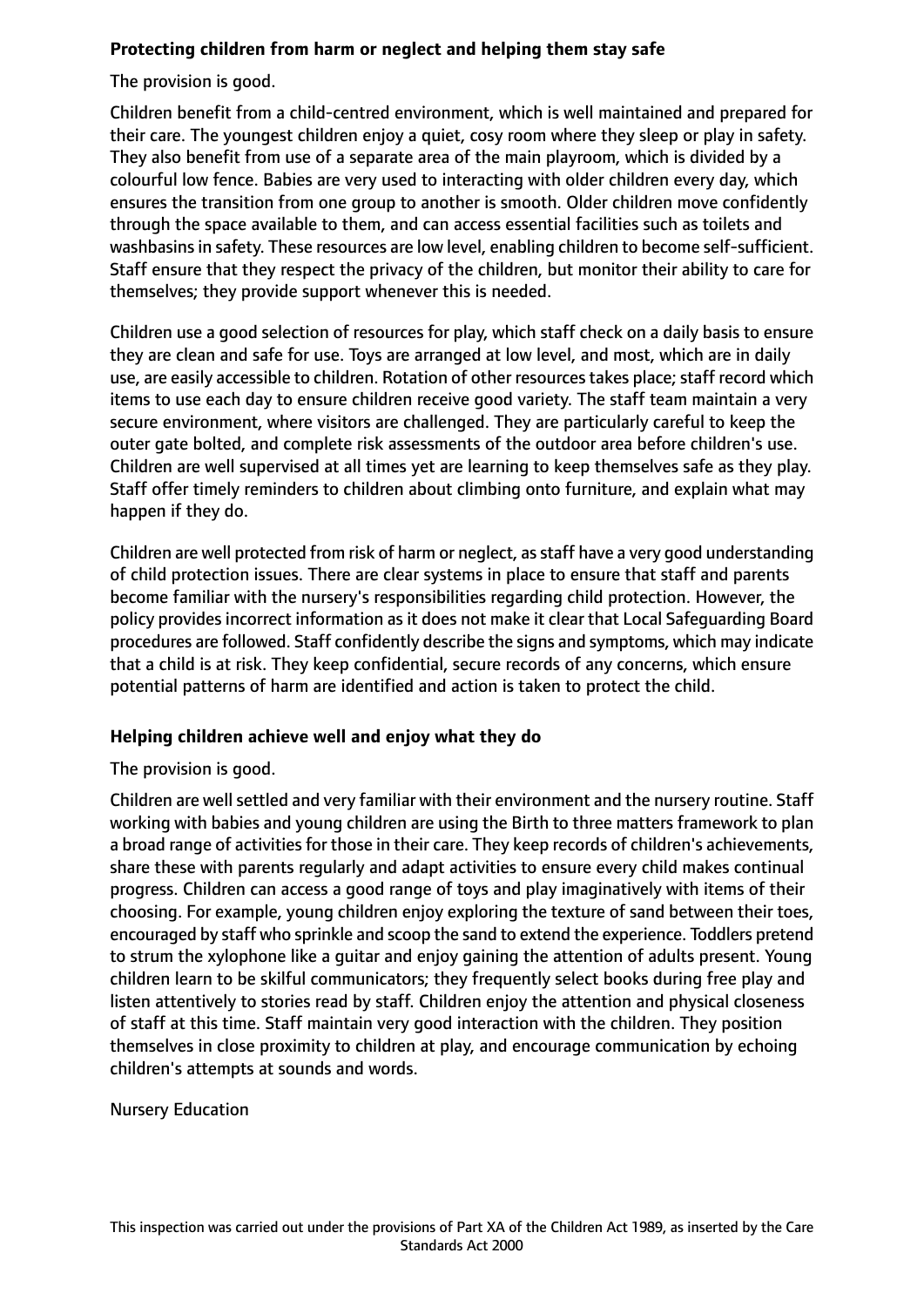The quality of teaching and learning is good. All staff are involved in planning a broad curriculum for children in receipt of funded nursery education. They plan topics and activities together and adapt these at frequent intervals, using information gained from their daily observations of children at play. Individual learning plans are created for each child; the owners who monitor the quality of nursery education review these quarterly. The written plans which are then created are not detailed, however all staff have secure knowledge of what each child is expected to gain from the activities and experiences they provide. Most staff very ably pose challenging questions to children and have high expectations of what children can independently achieve.

Children have a positive attitude towards attendance at the nursery. They are keen to take part in all activities; staff give children clear explanations of the choices available to them to stimulate this interest. Children are showing a great deal of care and concern for each other and are forming good friendships. For example, children happily take turns and remember who is next on the seesaw; others ask if friends want to join them in listening to a story. Children confidently attempt tasks, such as managing the zip on their coats. Staff show good knowledge of children's ability and offer appropriate levels of support to enable children to develop these practical skills.

Children are learning to express themselves well; staff are constantly talking to them throughout the day, extending their vocabulary. They listen attentively to the staff, and enthusiastically follow instructions, for example as they jump up and down to Dingle Dangle Scarecrow. Children enjoy a warm welcome at circle time each day, where staff encourage each child to participate by use of the 'Say Hello' song. Children are gaining in confidence to speak out at this time. Children have good opportunities to develop their handwriting skills; older children take part in one-to-one time with staff where they write stories about important events in their lives. They are learning to write recognisable letters; many can identify their own name cards at the lunch table, however staff do not consistently expect children to label their own work. All children can access writing materials throughout the day, and practise writing for everyday purposes, such as writing invitations to a party. Children thoroughly enjoy reading; they show respect and care for the wide range of books. They frequently take books to favourite staff and ask for a story to be read.

Children are developing sound interest in numbers and counting and often use number language in their play. Staff effectively encourage children to recognise shapes, particularly during the daily routine. For example, children sitting on the floor are asked to join together to form a circle. However, some staff lack confidence to extend children's mathematical knowledge further, for example, by asking that children calculate the number of plates required for the children present. Children enjoy exploring and investigating a wide range of textures and materials, and experiment with moving sand between containers. On occasion, the needs of younger children in the group detract from the level of support given to funded children. Children do show curiosity and question what they see, particularly when in the garden. Staff quickly point out interesting events, such as the arrival of seagulls, and use these to develop children's knowledge of their local community and environment. Children learn about the traditions and cultures of the wider world when they use the nursery's excellent variety of resources reflecting diversity. A range of activities is planned into the educational programme to raise their awareness of different celebrations and cultural events.

Children are becoming confident users of the computer and are drawn towards this. Staff encourage them to make decisions about the programme they wish to use, and assist children who wish to control the mouse for themselves. Children creatively use the wide range of role-play materials, and frequently engage in role-play based on their own experiences. Staff give good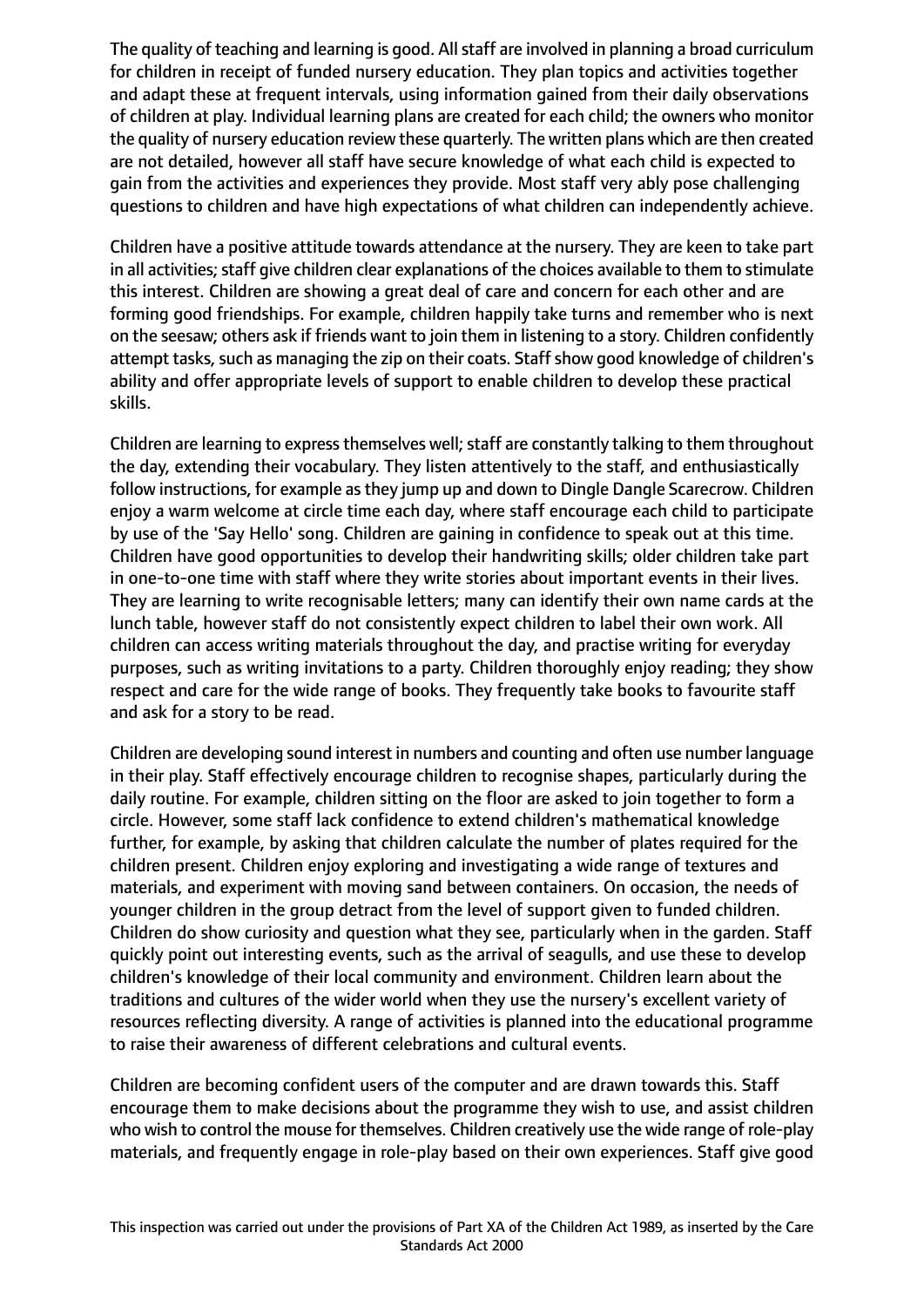support to this aspect of play by regularly exchanging the resources to provide interest for the children. Children also express themselves creatively during singing and dance, or arts and crafts activities. They are developing hand-eye co-ordination using equipment such as scissors or sewing needles, and express their preference for favourite colours and design.

## **Helping children make a positive contribution**

# The provision is good.

Staff show clear awareness of each child's individual needs; daily discussion takes place between parents and staff. These friendly exchanges support the written information concerning children's characteristics, provided by parents when their child first attendsthe nursery. Staff keep detailed records for parents of the youngest children; staff note in a daily diary if children have been 'smiley' that day, when naps were taken and which activities were enjoyed. Children's artwork is displayed throughout the building, each child has its' own coat peg with a photograph which means that even the youngest children are made to feel welcome. Children play an ongoing role in the daily routines; staff expect and encourage children to take on a 'tidy up job'. Children learn that each individual has an important contribution to make to the operation of the nursery. Staff consistently praise and thank children for being willing helpers; these positive strategies are also very effective in managing any unwanted behaviour. Staff use their knowledge of the children and remain calm as they deal with any challenging incidents. They firmly explain to children that what they have done is wrong, and how this will affect others; children are asked to apologise. Good or helpful behaviour is always rewarded, children show pride when they receive a sticker or extra attention from the staff team. Children's spiritual, moral, social and cultural development is fostered.

Children who have English as an additional language are given appropriate support by the staff team. They communicate with parents to ensure that the preferred language is used, enabling children to be fully involved in all nursery activities. The owners and staff have a positive attitude towards the care of children who have specific requirements and/or learning difficulties. Staff monitor children's developmental progress; they have formed working relationships with other agencies enabling them to call on relevant support and advice if necessary.

Partnership with parents is good. Parents receive a full set of the nursery policies; this pack includes a Parents in Partnership Agreement, which is signed by both parties. This sets out the expectations of parents and nursery staff, and provides clear guidance for parents on most aspects of the nursery operation. However, the complaints procedure contains incorrect information concerning the address of the regulator (Ofsted).

Children benefit from the flexible settling in arrangements, which allows parents to stay for a time with their child if they wish, following the two introductory visits to the nursery. Parents are reassured that an open door policy exists, and that they can contact the staff whenever they are concerned about their child. Staff provide information for parents on the Foundation Stage curriculum, and offer two parents' evenings each year. Parents of babies and those children in receipt of funding for nursery education are offered a booked appointment to discuss their child's progress. A monthly newsletter and displays on the noticeboard, keep parents informed of any changes to policies, future events and says 'hello' or 'goodbye' to children joining or leaving the nursery.

Parents are given good opportunities to be involved in their child's nursery education. Staff ask that they send in items relevant to the planned topic, and encourage them or members of the extended family to visit the nursery to share their knowledge and experiences with the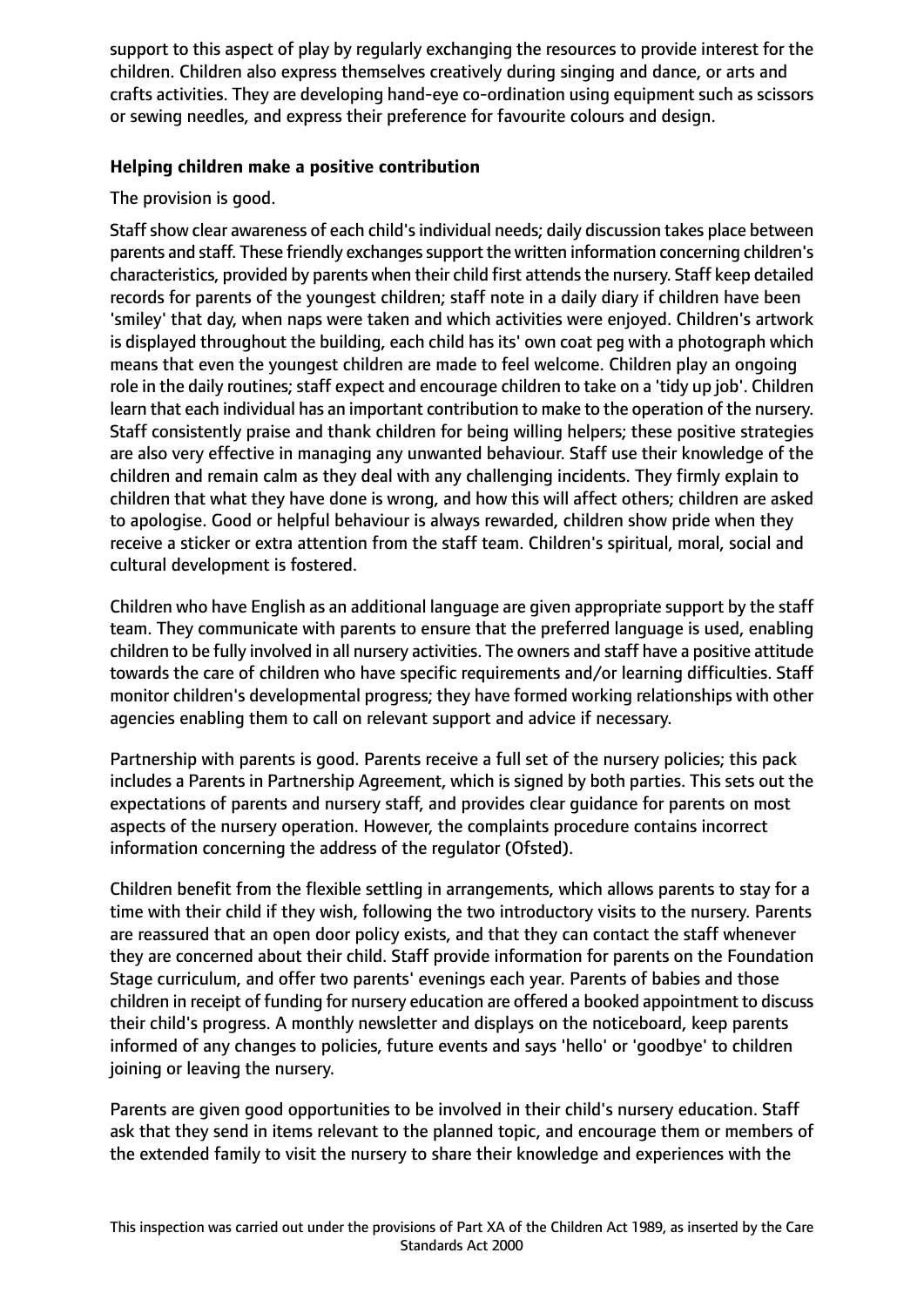children. They offer suggestions as to how parents can support their child's learning at home, for example, by using templates with older children to promote handwriting skills and correct letter formation.

# **Organisation**

The organisation is good.

The effective recruitment and vetting procedures operated by the nursery owners mean that a committed, consistent team of staff cares for children. There is a good mix of both highly qualified personnel, and very experienced assistants, all of whom show willingness to complete further training relevant to their role. The owners and staff work in a co-operative manner and share all tasks, although there are systems in place to identify clearly each person's area of responsibility. More than adequate numbers of staff are employed to work each day with the children; children benefit from high levels of supervision and are able to move confidently around the nursery. All essential policies and procedures, required for the safe operation of a nursery, are in place. The owners have established systems to review and amend the policies to ensure they are relevant to the operation of the nursery, although they have not identified that some policies contain incorrect information and guidance for parents. The nursery meets the needs of the range of children for whom it provides.

Leadership and management is good. The owners of the nursery constantly monitor the quality of care and education provided for children. They have correctly identified the strengths and weaknesses of the provision. Although staff currently use the available space to good effect, plans are under way to improve the space available to children, re-organise the grouping of children and provide additional qualified staff to work with children in receipt of funded nursery education.

# **Improvements since the last inspection**

At the last inspection of both care and education, one recommendation relating to care was made. The provider was asked to ensure that staff training and development needs are identified, recorded and met by formalising the appraisal system. The owners of the nursery now provide each member of staff with the appraisal form several weeks prior to the formal meeting. This enables staff to have time to consider their training needs, and bring these to the owners for discussion. Training is planned for the subsequent year to meet these needs, which ensures staff have up to date knowledge of childcare issues.

## **Complaints since the last inspection**

Since the last inspection there have been no complaints made to Ofsted that required the provider or Ofsted to take any action in order to meet the National Standards. The provider is required to keep a record of complaints made by parents, which they can see on request. The complaints record may contain complaints other than those made to Ofsted.